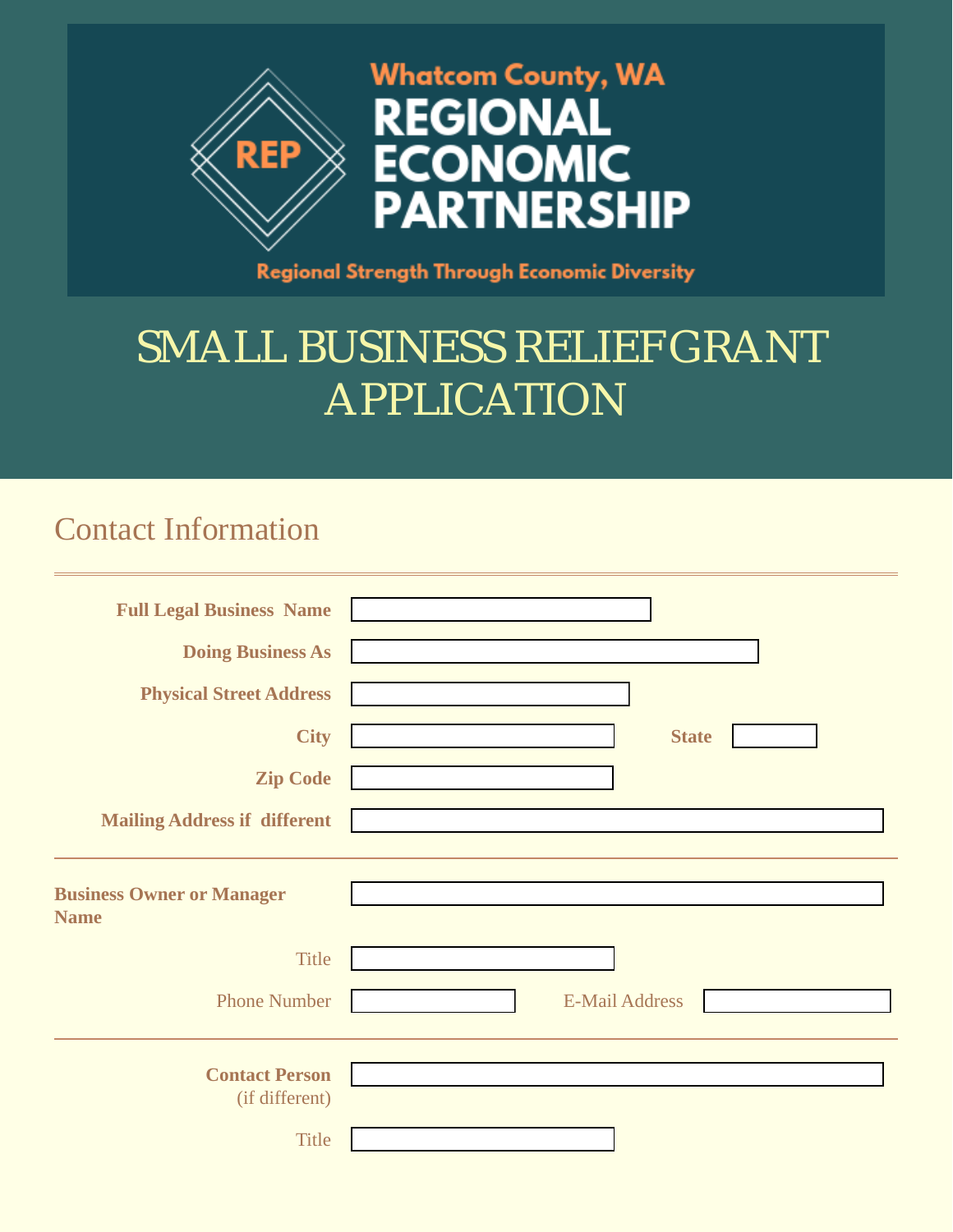| <b>Phone Number</b>                                                                     |                                                                                                                      |                                                                                                      | <b>E-Mail Address</b>                                                                                     |  |                      |
|-----------------------------------------------------------------------------------------|----------------------------------------------------------------------------------------------------------------------|------------------------------------------------------------------------------------------------------|-----------------------------------------------------------------------------------------------------------|--|----------------------|
| <b>Organization Information</b>                                                         |                                                                                                                      |                                                                                                      |                                                                                                           |  |                      |
| <b>Year Business Established</b>                                                        |                                                                                                                      |                                                                                                      | <b>Sole proprietor</b>                                                                                    |  | Yes<br>$\bigcirc$ No |
| <b>Demographics: Select all that</b><br><b>apply</b> . As defined by the OWMBE          | <b>Woman Owned</b><br><b>Tribal Owned</b><br><b>Minority Owned</b><br><b>Veteran Owned</b><br><b>OMWBE</b> Certified |                                                                                                      |                                                                                                           |  |                      |
| <b>Select industry sector</b>                                                           | <b>Personal Service</b><br>Construction<br><b>Grocery Store</b><br>Manufacturing<br>Fishery/Marine<br>Other          | <b>Resturant /Food Business</b><br><b>Professional Service</b><br><b>Tourism/Hospitality Related</b> |                                                                                                           |  |                      |
| <b>UBI Number or Tribal</b><br><b>Certification number</b>                              |                                                                                                                      |                                                                                                      |                                                                                                           |  |                      |
| Total # of full time employees<br>Working 40 hours or more.                             |                                                                                                                      |                                                                                                      | Total # of $FT & PT$<br>employees Total<br>amount can not be<br>more than 20 FTE<br>equivalent employees. |  |                      |
| Total # part time employees.<br>Add hours of all PT employees and<br>divide by 40 hours |                                                                                                                      |                                                                                                      |                                                                                                           |  |                      |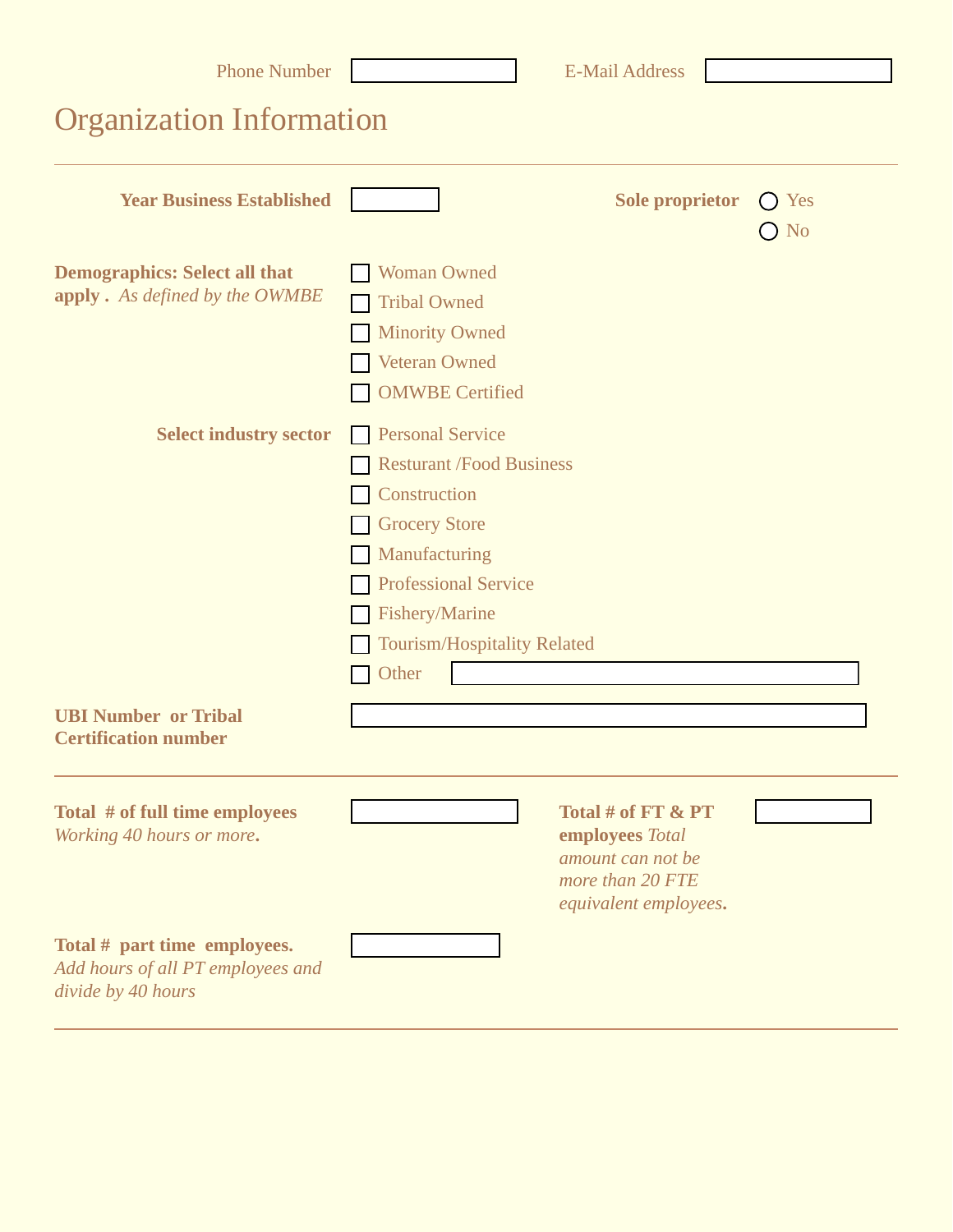| <b>Description of Business</b><br>(350 characters or less)                                               |                                                                                                    |  |  |
|----------------------------------------------------------------------------------------------------------|----------------------------------------------------------------------------------------------------|--|--|
| <b>Brief Description of economic</b><br>injury starting March 1, 2020<br>(500 characters or less)        |                                                                                                    |  |  |
| Q4 2019 Profit or Loss                                                                                   |                                                                                                    |  |  |
| Q4 2020 Profit or Loss                                                                                   | Q1 2021 Profit<br>or Loss                                                                          |  |  |
| What has been your revenue loss<br>due to COVID-19 starting March<br>1, 2020<br>(200 characters or less) |                                                                                                    |  |  |
| What is your role in the supply<br>chain? Do you contribute to other<br>businesses?                      |                                                                                                    |  |  |
| <b>Grant Amount Request</b>                                                                              |                                                                                                    |  |  |
| What is the current status of your<br>business?                                                          | Open<br>Closed due to COVID business impact<br>Open on limited capacity due to current COVID Phase |  |  |
| <b>Amount of Grant funding</b><br>requested                                                              |                                                                                                    |  |  |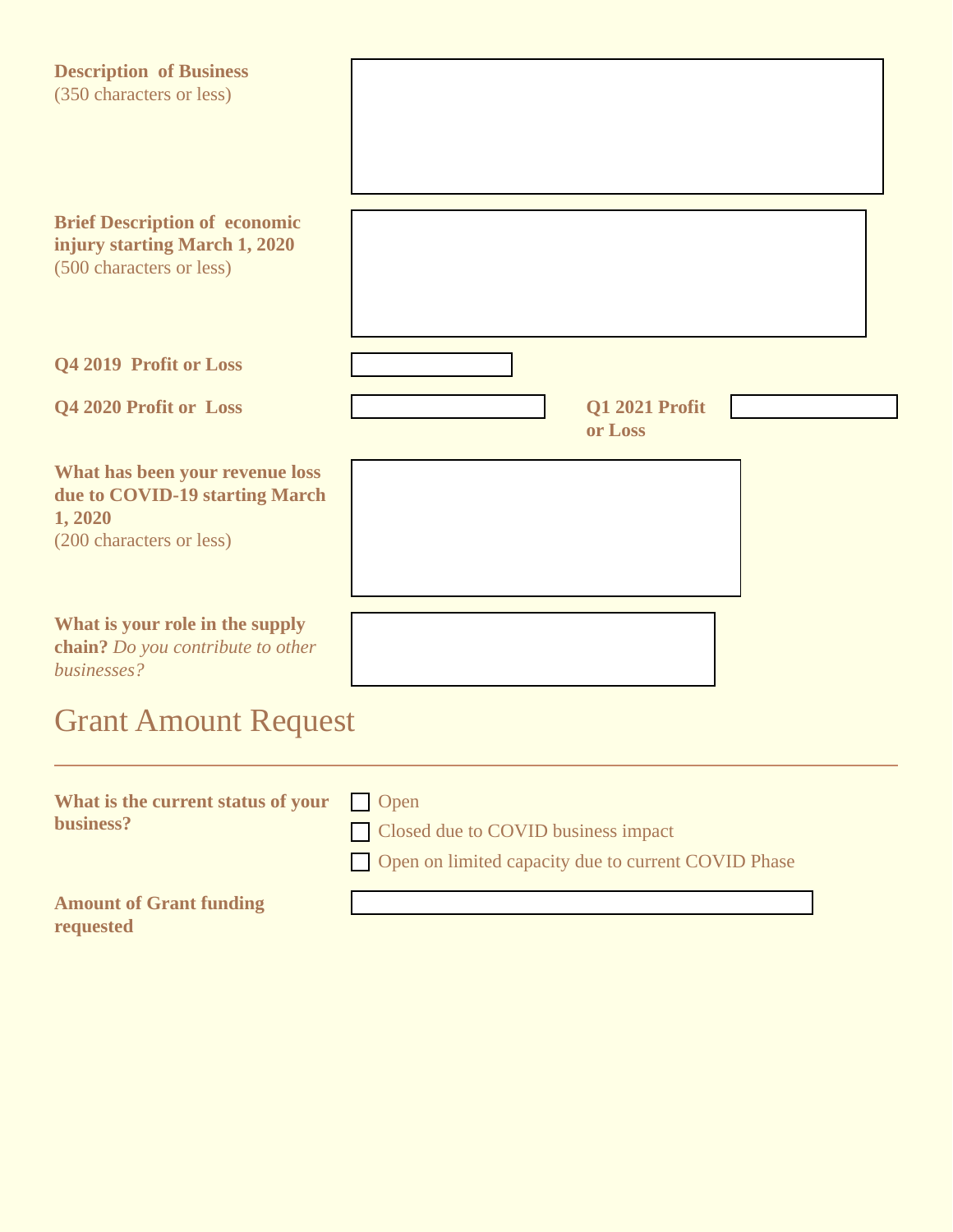| Type of Request. Click all that<br>apply. Funding can not be used for<br>other cost already covered by<br>previous grants/loans such as PPP<br>or EIDL | Rent<br><b>Utilities</b><br><b>General Operating</b><br>Payroll<br>Marketing/advertising<br><b>Inventory/Supplies</b><br><b>COVID-19 Related</b><br>Other |
|--------------------------------------------------------------------------------------------------------------------------------------------------------|-----------------------------------------------------------------------------------------------------------------------------------------------------------|
| Do you have proof of qualified<br>expenses from March 1, 2020 -<br><b>June 1,2021?</b>                                                                 | $\bigcap$ Yes<br>$\bigcirc$ No                                                                                                                            |
| <b>Most recent grants received:</b>                                                                                                                    |                                                                                                                                                           |
| <b>PPP</b> Amount $(1)$                                                                                                                                | Date $(1)$                                                                                                                                                |
| <b>EIDL</b> Amount $(2)$                                                                                                                               | Date $(2)$                                                                                                                                                |
| <b>Did you receive Whatcom</b><br><b>ReStart Grant?</b>                                                                                                | $\blacktriangledown$                                                                                                                                      |
| <b>Amount Awarded</b>                                                                                                                                  |                                                                                                                                                           |
| Did you receive a Working<br><b>Washington Small Business</b><br><b>Grant ?check all that apply.</b>                                                   | <b>1.0</b><br>2.0<br>3.0<br>4.0                                                                                                                           |
| <b>Total Amount Awarded</b>                                                                                                                            |                                                                                                                                                           |
| <b>Other Grants</b>                                                                                                                                    |                                                                                                                                                           |
| Is the company facing any<br>pending litigation or legal action?                                                                                       | $\blacktriangledown$                                                                                                                                      |
| Does the company have any state<br>compliance/regulatory issues<br>within Washington State?                                                            | $\blacktriangledown$                                                                                                                                      |